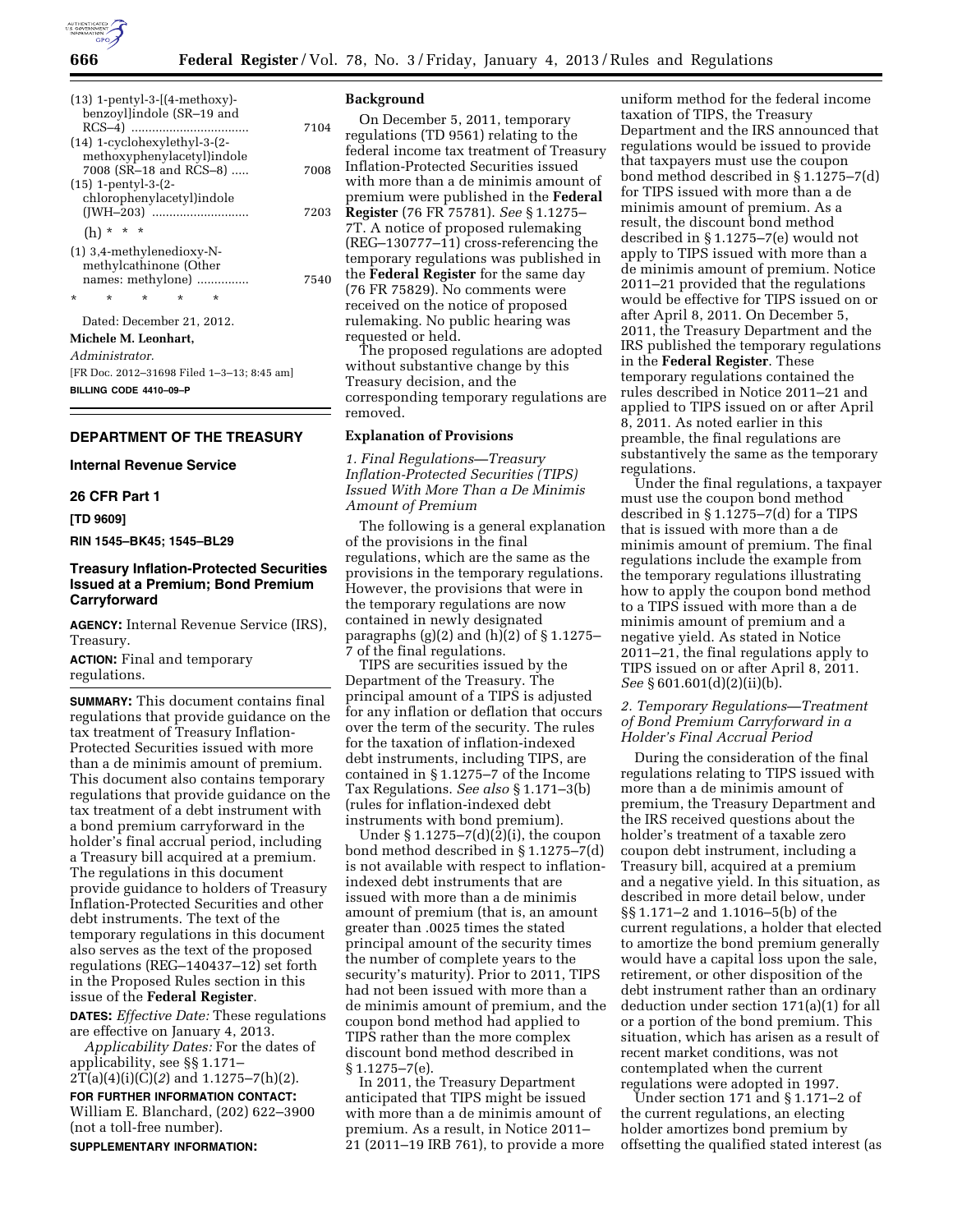defined in § 1.1273–1(c)) allocable to an accrual period with the bond premium allocable to the period. If the bond premium allocable to an accrual period exceeds the qualified stated interest allocable to the accrual period, the excess is treated by the holder as a bond premium deduction under section 171(a)(1) for the accrual period. However, the amount treated as a bond premium deduction is limited to the amount by which the holder's total interest inclusions on the bond in prior accrual periods exceed the total amount treated by the holder as a bond premium deduction on the bond in prior accrual periods. If the bond premium allocable to an accrual period exceeds the sum of the qualified stated interest allocable to the accrual period and the amount treated as a deduction under section 171(a)(1), the excess is carried forward to the next accrual period and is treated as bond premium allocable to that period. *See* § 1.171–2(a)(4). Under § 1.1016–5(b) of the current regulations, a holder's basis in a bond is reduced by the amount of bond premium used to offset qualified stated interest on the bond and the amount of bond premium allowed as a deduction under section 171(a)(1).

In the case of a zero coupon debt instrument, including a Treasury bill, there is no qualified stated interest. Therefore, under § 1.171–2, the amount of bond premium allocable to an accrual period will always exceed the qualified stated interest allocable to the accrual period (zero) and, because there will be no bond premium deductions in any prior accrual periods, such amount will be carried forward to the next accrual period. As a result, upon the sale, retirement, or other disposition of the debt instrument, there will be a bond premium carryforward determined as of the end of the holder's final accrual period in an amount equal to the total amount of bond premium allocable to the holder's final accrual period, which includes the bond premium allocable by the holder to each prior accrual period. In this situation, because there is no qualified stated interest to offset the bond premium carryforward and because the holder's basis in the bond has not been reduced, under the current regulations, the holder would have a capital loss in an amount at least equal to the bond premium carryforward. The Treasury Department and the IRS, however, believe that the amount of the bond premium carryforward in this situation should be treated as a bond premium deduction under section 171(a)(1) rather than as a capital loss for the holder's taxable year in which the

sale, retirement, or other disposition occurs.

In order to provide immediate guidance to investors, the temporary regulations in this document and the notice of proposed rulemaking that cross-references these temporary regulations (REG–140437–12) address this issue by adding a specific rule for the treatment of a bond premium carryforward determined as of the end of the holder's final accrual period for any taxable bond for which the holder has elected to amortize bond premium. Thus, for example, under § 1.171–  $2T(a)(4)(i)(C)$ , an electing holder that purchases a taxable zero coupon debt instrument at a premium deducts all or a portion of the premium under section 171(a)(1) when the instrument is sold, retired, or otherwise disposed of rather than as a capital loss.

In addition, because the rules in § 1.171–3 for inflation-indexed debt instruments, including TIPS, generally treat a bond premium carryforward as a deflation adjustment, § 1.171–3 is amended to apply the rule in § 1.171–  $2T(a)(4)(i)(C)(1)$  to any remaining deflation adjustment attributable to bond premium as of the end of the holder's accrual period in which the bond is sold, retired, or otherwise disposed of.

Section 1.171–2T(a)(4)(i)(C)(*1*) applies to a debt instrument (bond) acquired on or after January 4, 2013. A taxpayer, however, may rely on this section for a debt instrument (bond) acquired before that date.

## **Special Analyses**

It has been determined that this Treasury decision is not a significant regulatory action as defined in Executive Order 12866, as supplemented by Executive Order 13563. Therefore, a regulatory assessment is not required. It has also been determined that section 553(b) of the Administrative Procedure Act (5 U.S.C. chapter 5) does not apply to these regulations, and because the regulations do not impose a collection of information on small entities, the Regulatory Flexibility Act (5 U.S.C. chapter 6) does not apply. Pursuant to section 7805(f) of the Code, the proposed regulations preceding these final regulations were submitted to the Chief Counsel for Advocacy of the Small Business Administration for comment on their impact on small business. No comments were received. In addition, pursuant to section 7805(f) of the Code, the temporary regulations in this document have been submitted to the Chief Counsel for Advocacy of the Small

Business Administration for comment on their impact on small business.

#### **Drafting Information**

The principal author of these regulations is William E. Blanchard, Office of Associate Chief Counsel (Financial Institutions and Products). However, other personnel from the IRS and the Treasury Department participated in their development.

#### **List of Subjects in 26 CFR Part 1**

Income taxes, Reporting and recordkeeping requirements.

#### **Adoption of Amendments to the Regulations**

Accordingly, 26 CFR part 1 is amended as follows:

#### **PART 1—INCOME TAXES**

■ **Paragraph 1.** The authority citation for part 1 is amended by removing the entry for § 1.1275–7T and by adding an entry in numerical order to read in part as follows:

**Authority:** 26 U.S.C. 7805 \* \* \* Section 1.171–2T also issued under 26 U.S.C. 171(e). \* \* \*

■ **Par. 2.** Section 1.171–2T is added to read as follows:

#### **§ 1.171–2T Amortization of bond premium (temporary).**

 $(a)(1)$  through  $(a)(4)(i)(B)$  [Reserved]. For further guidance, see § 1.171–2(a)(1) through  $(a)(4)(i)(B)$ .

(C) *Carryforward in holder's final accrual period*—(*1*) If there is a bond premium carryforward determined under  $\S 1.171-2(a)(4)(i)(B)$  as of the end of the holder's accrual period in which the bond is sold, retired, or otherwise disposed of, the holder treats the amount of the carryforward as a bond premium deduction under section 171(a)(1) for the holder's taxable year in which the sale, retirement, or other disposition occurs. For purposes of § 1.1016–5(b), the holder's basis in the bond is reduced by the amount of bond premium allowed as a deduction under this paragraph (a)(4)(i)(C)(*1*).

(*2*) *Effective/applicability date.*  Notwithstanding § 1.171–5(a)(1), paragraph (a)(4)(i)(C)(*1*) of this section applies to a bond acquired on or after January 4, 2013. A taxpayer, however, may rely on paragraph (a)(4)(i)(C)(*1*) of this section for a bond acquired before that date.

(ii) through (c) [Reserved]. For further guidance, see § 1.171–2(a)(4)(ii) through (c).

(d) *Expiration date.* The applicability of this section expires on or before December 31, 2015.